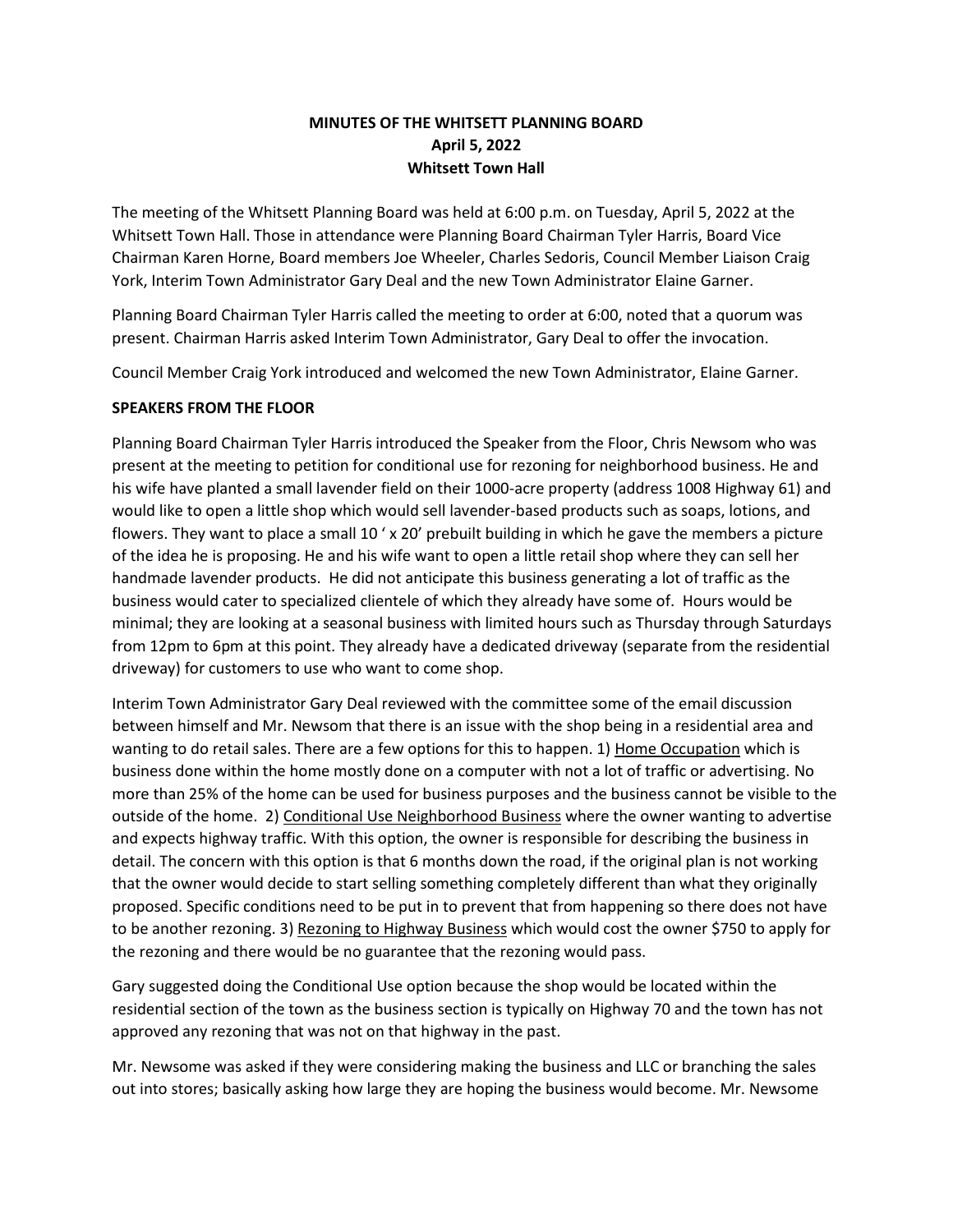responded that their plan is for this to simply be a small business for his wife to use her talents in working with making lavender products.

The two major concerns are having a building outside of the home to house the business with customers coming in and out as well as the use of the term "retail sales" to sell their products. Gary Deal explained the process of the decision-making to Mr. Newsome. Chairman Tyler Harris told Mr. Newsome that the board would get back with him with their recommendation once that was made. Gary Deal let the owner know that it would be his responsibility to submit the specific conditions for the business to the board as that is not the responsibility of the town.

Once Mr. Newsome left the meeting the board discussed the options for this business. Any rezoning must go through the Town Council. The Planning Board makes a positive or negative recommendation to the council as to whether this would be a good thing for the town. Because this is a request to have a business in the residential area of Whitsett, the decision of the Planning Board would be setting a precedence for the future. Chairman Tyler Harris recommended we wait to get Mr. Newsome's email with his further explanation of the business before making any further decisions.

### REMEMBERANCE OF BOB MACCIA

Chairman Tyler Harris asked the board to have a moment of silence in remembrance of former board member, Bob Maccia. He passed around a sympathy card for the board members to sign to be sent to Mr. Maccia's family and there was some discussion of what the board could do in his memory.

### **OLD BUSINESS**

- Chairman Tyler Harris recognized Charles Sedoris as being voted in by the Town Council as the newest member of the Planning Board.
- Adoption of Minutes Planning Board Chairman Tyler Harris asked for any changes to the minutes from the Planning Board meeting held on Tuesday March 1, 2022. With none made, Chairman Harris asked for a motion to accept the minutes. A motion was made by Board member Charles Sedoris to adopt the minutes as written; motion seconded by Board Vice Chairman Karen Horne. Adoption of the March minutes carried by unanimous vote.
- The board revisited the board's previous discussion of the Grigg's property on Highway 61 being turned into an event center for weddings, businesses or corporate events. This venue would be mostly outdoor use for up to 200-300 people. Concerns about bathroom usage, how often the property would have events, the amount of traffic that would occur at these events and noise ordinances were discussed. It was discussed that the neighbors of this address are not in favor of this proposal. The property would most likely have to be rezoned to neighborhood or highway business. The Planning Board would vote that it does not fit within the Residential district and should not be approved for rezoning. It was also discussed that the family would most likely sell the house if they are not allowed to turn it into an event center and what that could possibly look like. Because of the ordinances in place, there should be no problems as far as that issue is concerned. The chairman of this committee suggested we table further discussion until the next meeting.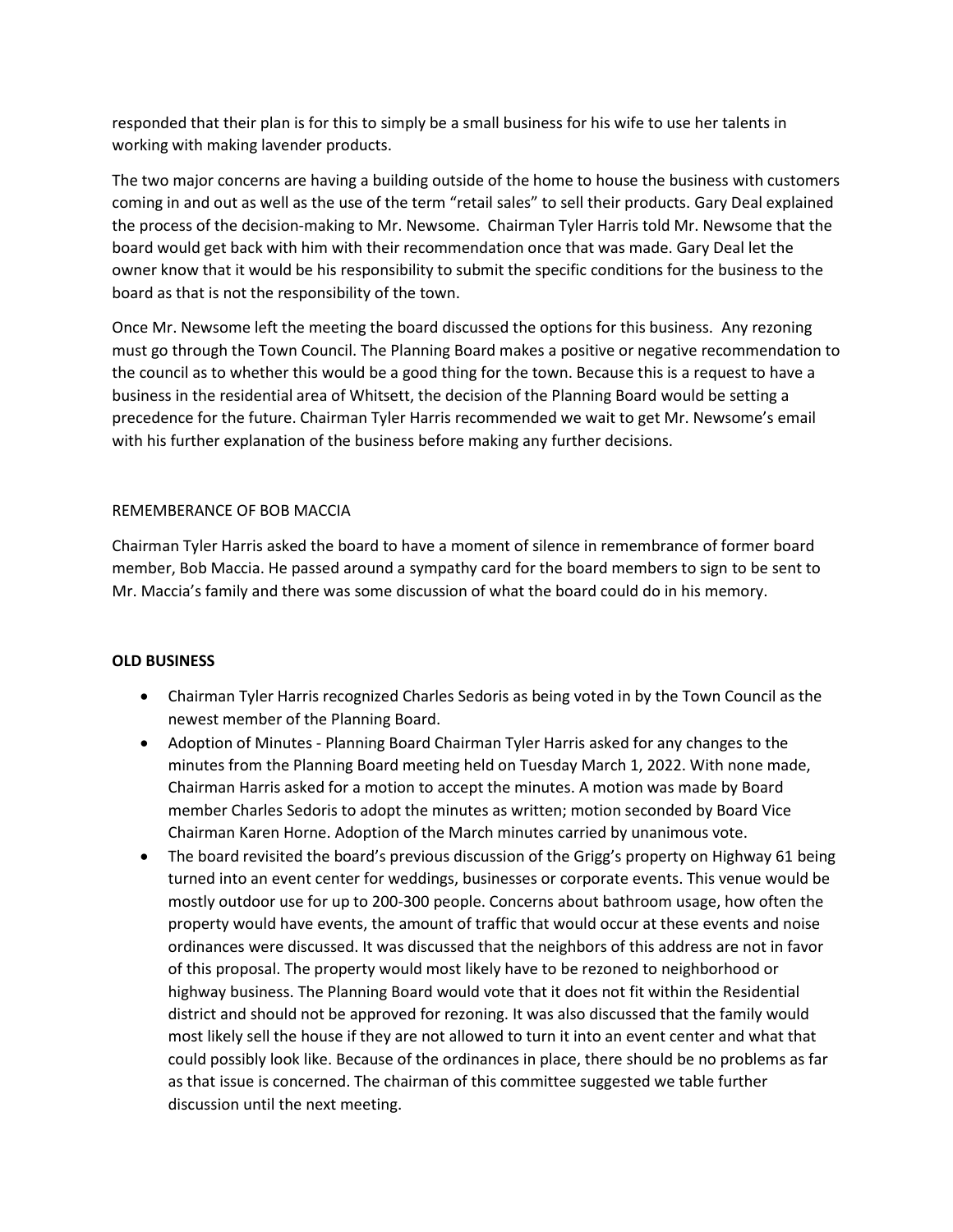- The board revisited the subject of the water meter fees with discussion of whether there should be disconnection/connection fees. After some discussion, the motion was made by Karen Horne that there be a \$0 disconnection fee and a \$50 connection fee; it was seconded by Charles Sedoris and the motion was approved unanimously.
- The board revisited the discussion of 613 Mobile Home issue. The owner is wanting to put the same size trailer back on the property. Gary Deal told the board that the ordinance says that he can do that as long as the trailer is no older than 6 years and that there must be underpinning.

## **New BUSINESS**

- Gary Deal asked the board to discuss a request from a Dr. Carr who came into the Town Hall earlier in the day and owns agricultural property on the north side of Highway 70 where Crescent Road comes into 70. Dr. Carr wants to put a 4' x 4' sign on the property that simply identifies the farm as being their family farm. Gary passed around a picture of what the sign would look like. Gary said that based on size, the sign is well within the allowed ordinances. In the development ordinance 7-1-1, no permit is required for Identification signs. Gary will let Dr. Carr know that it is fine to put the sign on his property as long as it's not in the DOT right-ofway.
- The board then discussed the Hudson Way project with Gary Deal reviewing some of the history on this subject and how it has changed over a period of time. It has changed the number of homes it was planning on having from 140 to 116 homes which in fact is 58 duplexes. He stated that ordinance RM12 will have to be reworked and corrected because it is too ambiguous. Several years ago, Keystone brought the Hudson Way proposal to the board for its review then after that the plan went idol for several years. Keystone later brought the project back to the board with some design development, but had not taken the project to Guilford County prior to this for them to do a development/technical review which is required by the town. Guilford County would match their plan against our ordinances to make sure the plans comply and then that report would come back to the planning board for review. The board let Keystone know that the plans had to be reviewed by Guilford County's Technical Review Committee prior to the Planning Board discussing it. The review has now been completed and Gary provided that report to the board. The Review Committee identified water shed issues as well as 17 items in the planning comments that our board needs to review and address. There are two items that are significant. The first addresses the verbiage in RM5 addressing the area of the dwellings and the second addresses the location of sidewalks for the project which are in the proposed public right-of-way. According to our attorney, it needs to say that the sidewalks will be maintained by the HOA and not the town. Gary made the board aware that the engineer had contacted him earlier today with one change that had occurred is that roads must be build by state standards and maintained by the state. The water and sewer lines are also under review.
- Joe asked about the mobile home that the owner had placed on his agricultural property on Whitsett Park Rd. Gary spoke with Mr. Ingle, the owner, who stated that this trailer is supposed to be a part of his barn to store feed in; it is not a dwelling. Once it is complete it will not be visible.